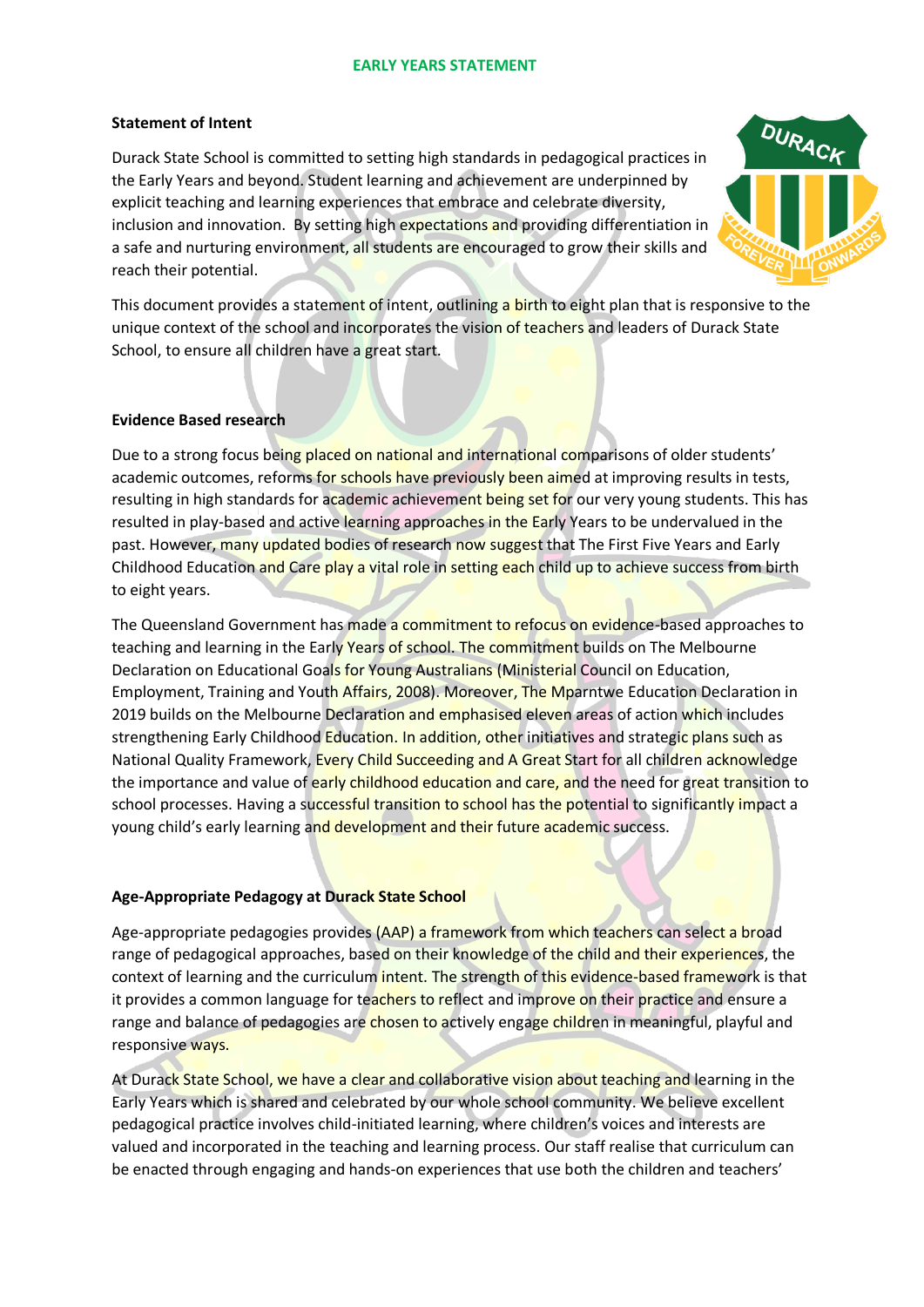### **EARLY YEARS STATEMENT**

skills, interests and learning styles. The characteristics and approaches outlined in the AAP pedagogy, are further evaluated when considering action responses to the school's AEDC Report vulnerability areas.

#### **Transition**

Durack State School recognises that quality transition experiences are key element of children's success at school. Through the continuity and alignment of pedagogical practices between early childhood settings and the early years of school, we appreciate that creating responsive environments in conjunction with using a range and balance of age-appropriate pedagogies, helps to create learning experiences in which children can flourish.

AEDC data for Durack State School indicates that children are experiencing high levels of vulnerability in the areas of; *language and cognitive development*, and *communication skills and general knowledge*. Through the enrolment process, it is apparent that very high numbers of young children in our school community are from non-English speaking backgrounds and are not accessing early childhood education settings prior to school.

In response to the context of our children and the community, the implementation of the following initiatives is helping to facilitate a successful start to school for all children:

### **1. Playgroup**

Playgroup is offered to families with children aged 0-5 years to attend one morning a week for 1.5 hours. This group is facilitated by an Experienced Classroom Teacher and learning takes place in a dedicated space in the School Hall. The intention is to build parent capability, provide children with rich language and social experiences prior to school and increase parent engagement in the school community.

#### **2. Pre-prep (Dance into Prep)**

Pre-prep is offered to families with children aged 4 or 5 years to attend one morning a week for 1.5 hours. The program is based on gaining the skills necessary to be ready for school as well as providing experiences that familiarise children and families with all aspects of school life. This program formalises the transition to Prep.

## **3. Prep Open days**

In order to provide ample opportunities for our local kindergarten children to visit the school setting, we hold a Prep Open Day in Term 2 before the Pre-prep Program commences and again early in Term 4.

We work closely with our local feeder kindergartens to develop a multi visit schedule that enables students to visit Prep classrooms, eating and play areas dependant on the centre's cohort needs. Our Prep teachers have regular opportunities to visit various kindys to meet children in a natural manner. During visits, our teachers may sing or read to the children if given permission to do so by the centre with the aim of building early connection and relationships.

## **4. Early Years Network**

An Early Years Network has been established to create links between ECEC services, Durack SS and other local schools. The aim is to build a collaborative network that focuses on excellent transition practices, sharing pedagogical approaches to create links with members of the community and building strong collegial partnerships.